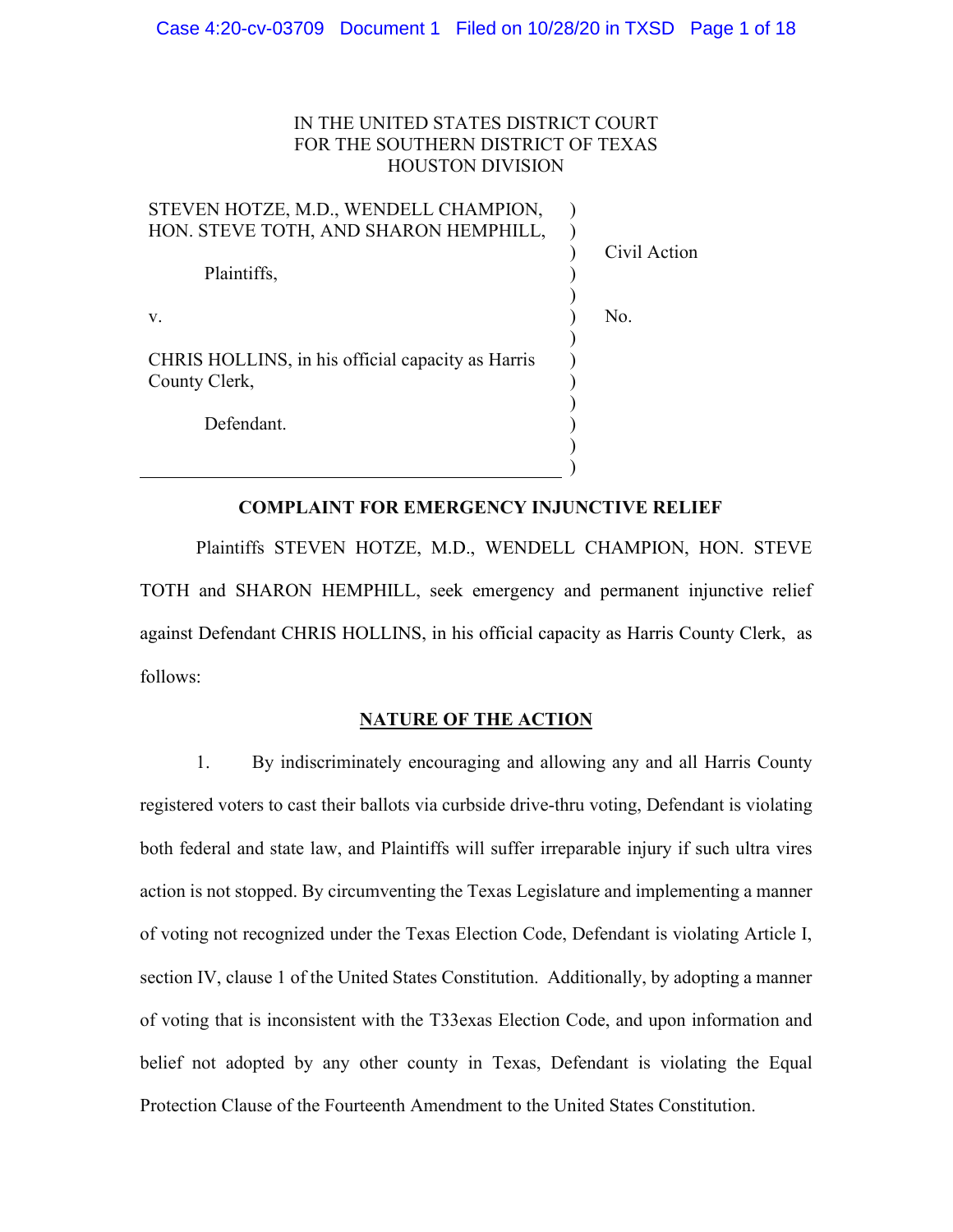2. Plaintiffs seek declaratory relief to prevent Defendant from continuing these violations.

### **THE PARTIES**.

3. Plaintiff Steven F. Hotze, MD, is a registered voter in Harris County and will be voting in the general election.

4. Plaintiff Hon. Steve Toth is a member of the Texas House of Representatives, representing District 15. Representative Toth is on the November 3, 2020 ballot.

5. Plaintiff Wendell Champion is .the Republican nominee for Texas' 18th Congressional District, Texas. He is on the ballot in the general election on November 3, 2020.

6. Plaintiff Sharon Hemphill is a registered voter in Harris County. Sharon Hemphill is the Republican nominee for judge of the Texas 80th District Court, Harris County, Texas. She is on the ballot in the general election on November 3, 2020. She advanced from the Republican primary on March 3, 2020.

7. Defendant Hon. Chris Hollins is Harris County Clerk Harris County Clerk, and is sued here in his official capacity only.

#### **JURISDICTION**

8. This Court has original jurisdiction under 28 U.S.C. § 1331 as this is a civil action arising under the Constitution, laws, or treaties of the United States. Specifically, this case involves application of: 1) Article I, section IV, clause 1 of the United States Constitution, and 2) the Equal Protection Clause of the Fourteenth Amendment of the United States Constitution.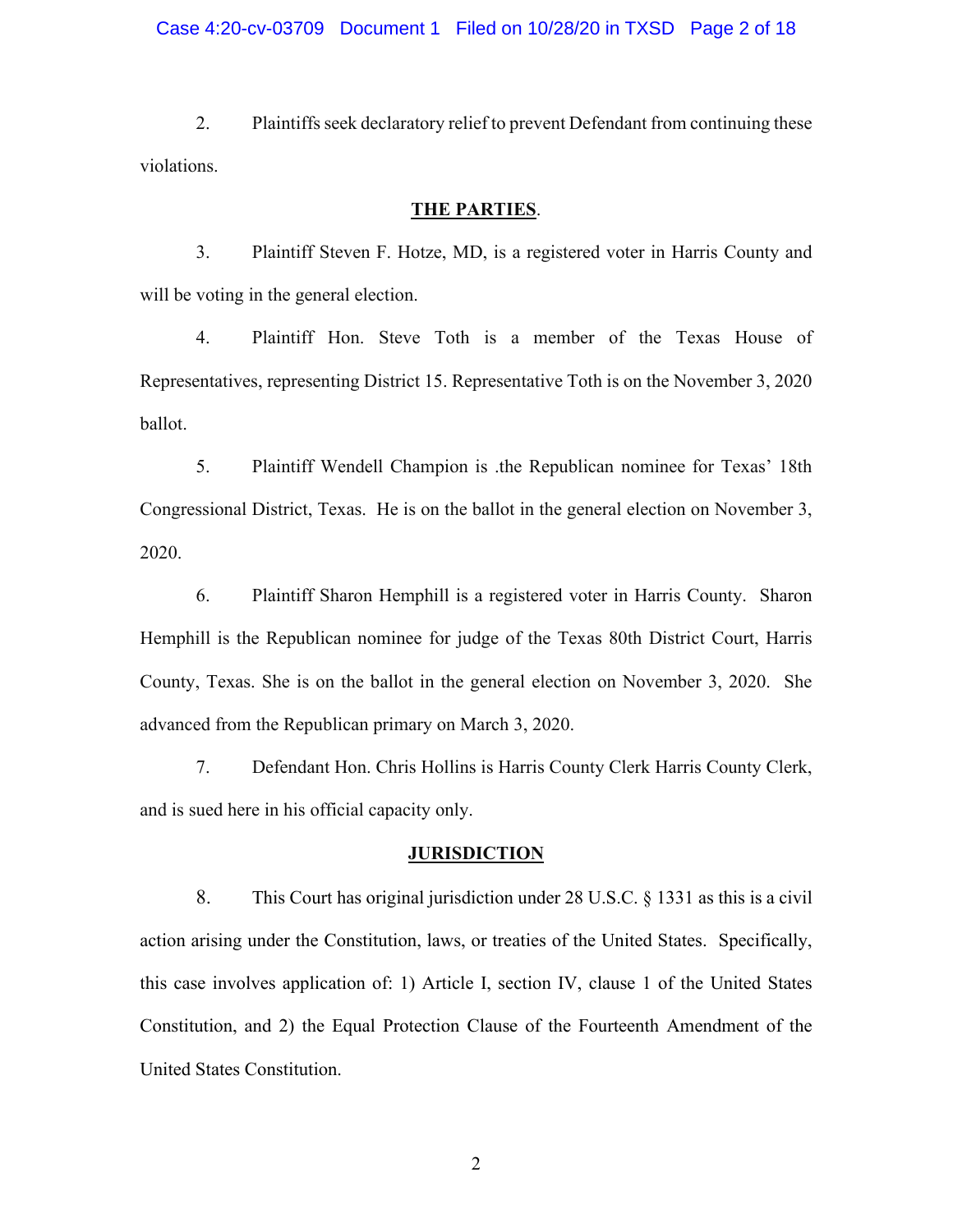#### **VENUE**

9. Venue is proper in this district under 28 U.S.C. § 1391(e) because Plaintiff Hotze resides here and Defendant works here.

### **STANDING**

10. Defendant Hollins' non-compliance with the law is significantly harming the interests of Plaintiffs herein. Plaintiffs, absent relief, will imminently suffer specific and substantial injuries in fact to a legally protected interest; such injuries are directly traceable to the defendant's challenged action herein; and a favorable judgment by this Court will likely redress such injuries.

11. Plaintiff Hotze has standing because he is threatened with a violation of his right to vote. Allowing an illegal voting scheme that invites corruption and fraud is tantamount to voter suppression because legal votes will be nullified by illegal votes.

12. Plaintiff Champion is the Republican nominee for the 18<sup>th</sup> District, Harris County, Texas. Hollins's illegal vote scheme results in votes being illegally cast in his race for the United States Congress.

13. Plaintiff Hemphill is also on the November 3, 2020 general election ballot in Harris County, Texas. Hollins's illegal vote scheme results in votes being illegally cast in her race for the 80<sup>th</sup> Judicial District Court.

14. Representative Steve Toth is a member of the Texas Legislature and is also on the November 3, 2020 general election ballot. As a member of the State Legislature, Hollins's is usurping his authority as a lawmaker by creating a voting scheme that was not adopted by the Texas Legislature.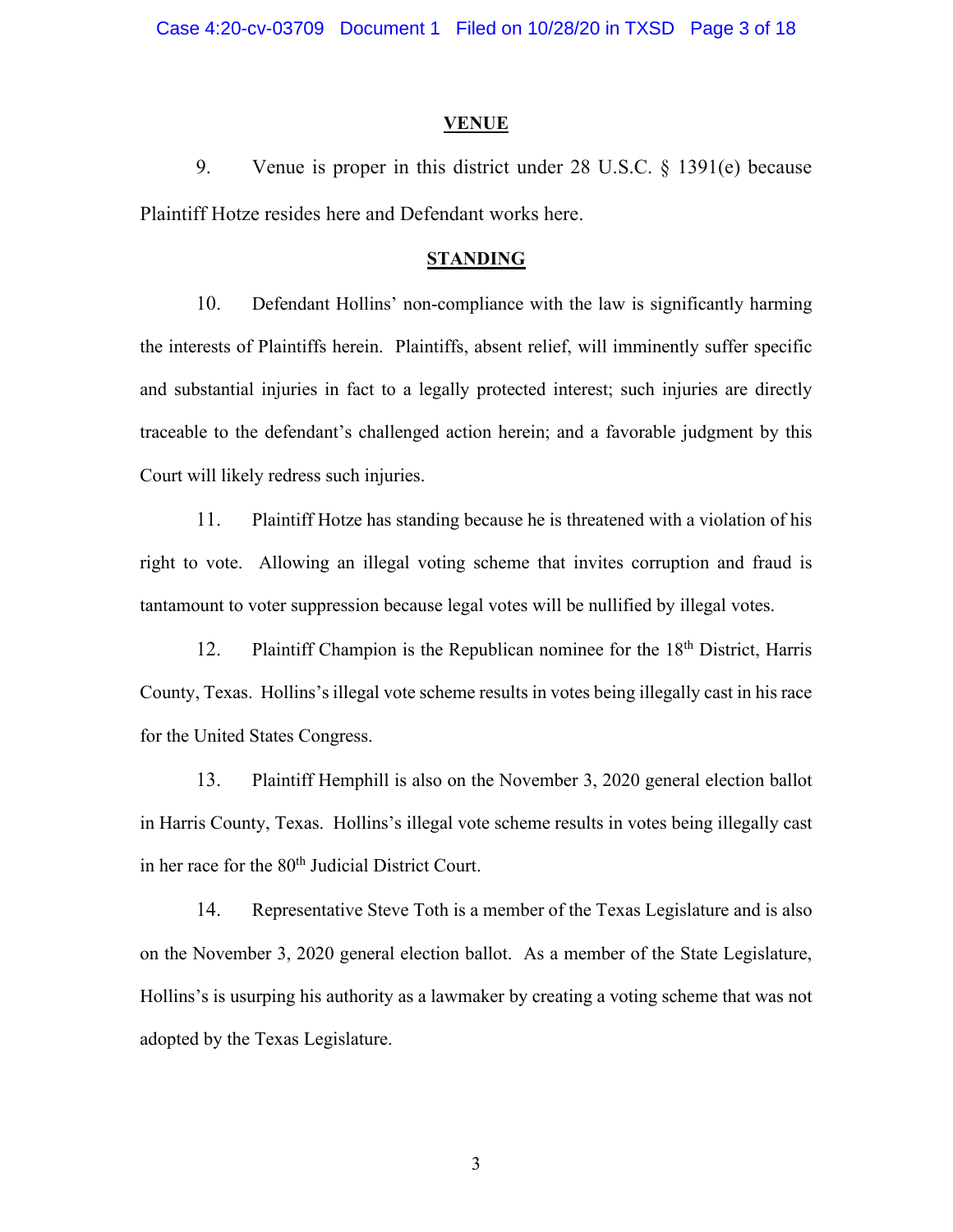#### Case 4:20-cv-03709 Document 1 Filed on 10/28/20 in TXSD Page 4 of 18

15. "Undeniably the Constitution of the United States protects the right of all qualified citizens to vote, in state as well as in federal elections." *Reynolds v. Sims*, 377 U.S. 533, 554 (1964). This right "can neither be denied outright. . . nor destroyed by alteration of ballots. . . nor diluted by ballot-box stuffing." *Id*. "The right to vote is 'individual and personal in nature,' and 'voters who allege facts showing disadvantage to themselves as individuals have standing to sue' to remedy that disadvantage." *Gill v. Whitford*, 138 S. Ct. 1916, 1920 (2018) (quoting *Reynolds*, 377 U.S. at 561 and *Baker v. Carr*, 369 U.S. 186, 206 (1962)). Plaintiffs object to the casting and to the counting of any ineligible or illegal curbside voting as the consequence of permitting such activity hurts not only the integrity and the reported outcomes of the election for all of the candidates and all of the voters who voted, but it could also dilute or otherwise diminish and cancel Plaintiffs' casting of a legal vote for the candidates of their choice in the General Election.

## **FACTUAL BACKGROUND**

## **A. Defendant Hollins' Ministerial Duties Under the Texas Election Code – the Applicable Authority Pursuant to U.S. Const. art. I, § 4, cl. 1**

16. As the early voting clerk for Harris County, Defendant has the responsibility of enforcing the election laws to ensure a fair and honest election in Harris County. One of the statutory election mandates for which Defendant Hollins is responsible deals with curbside voting. This is a method of voting whereby a qualifying voter may vote from a vehicle in lieu of coming inside to vote at a polling location. In order to take advantage of curbside voting, a registered voter must prepare and sign a sworn application. The application is similar to the application for vote by mail, and a voter must affirmatively check specific boxes on the form in order to facially demonstrate to the Early Voting Clerk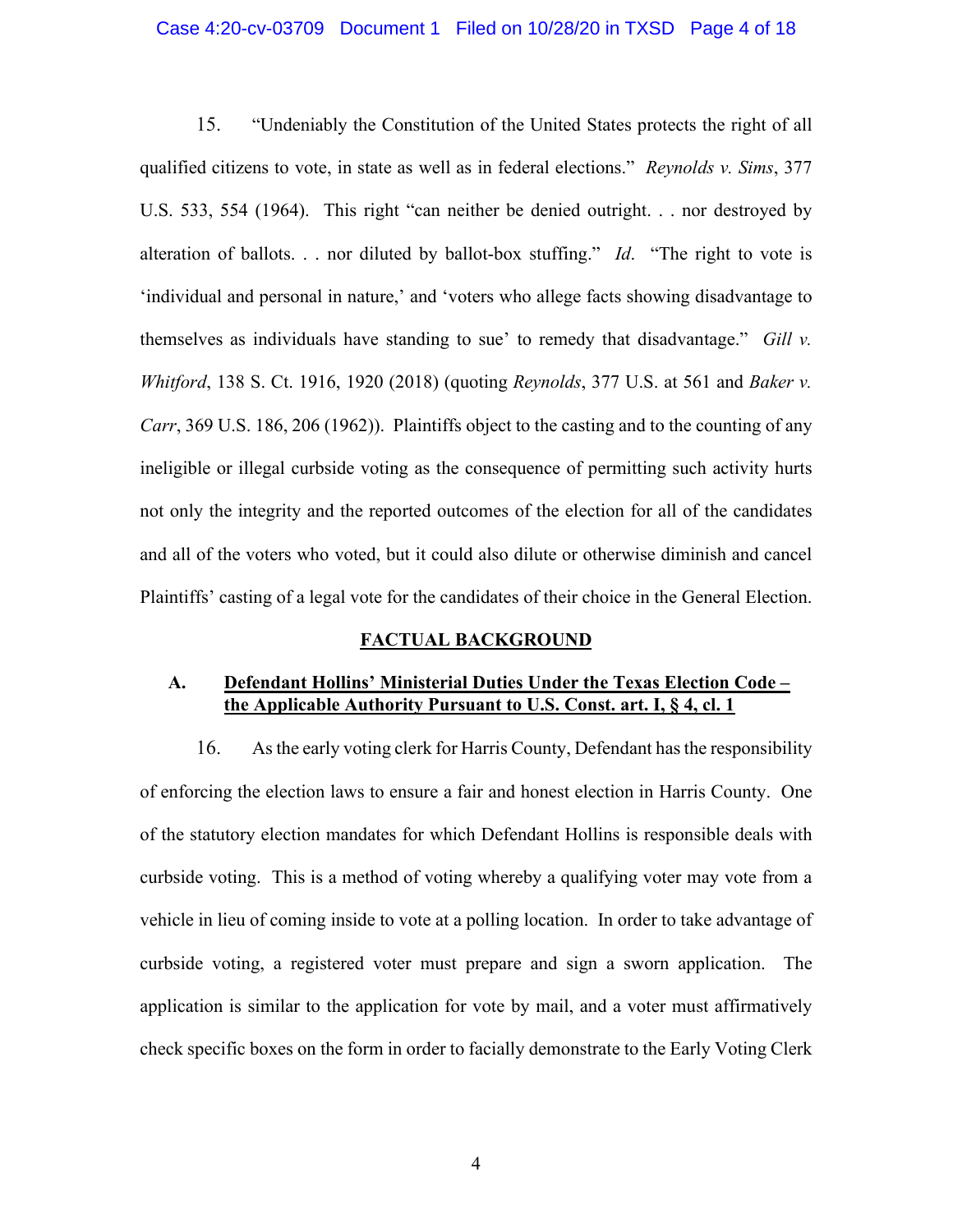(Defendant Hollins) compliance with the curbside voting statutes under the Texas Election Code.

17. Under Texas Election Code Sections 64.009, curbside voting is restricted to distinct categories: (i) the voter is sick at the time of the vote; (ii) the voter has a physical condition requiring personal assistance (e.g., is physically handicapped); or (iii) voting inside the polling location would create a likelihood of injuring the voter's health. Tex.

Elec. Code §§ 64.009, 82.02 and 104.001-005.

18. The pertinent statutes for curbside voting are as follows:

Section 64.009. VOTER UNABLE TO ENTER POLLING PLACE.

(a) If a voter is physically unable to enter the polling place without personal assistance or likelihood of injuring the voter's health, on the voter's request, an election officer shall deliver a ballot to the voter at the polling place entrance or curb.

(b) The regular voting procedures may be modified by the election officer to the extent necessary to conduct voting under this section.

(c) After the voter is accepted for voting, the voter shall mark the ballot and give it to the election officer who shall deposit it in the ballot box.

(d) On the voter's request, a person accompanying the voter shall be permitted to select the voter's ballot and deposit the ballot in the ballot box.

Sec. 82.002. DISABILITY.

(a) A qualified voter is eligible for early voting by mail if the voter has a sickness or physical condition that prevents the voter from appearing at the polling place on election day without a likelihood of needing personal assistance or of injuring the voter's health.

TITLE 7. EARLY VOTING SUBTITLE B. SPECIAL FORMS OF EARLY VOTING CHAPTER 104. VOTING ON ELECTION DAY BY DISABLED VOTER FROM VOTING SYSTEM PRECINCT

Sec. 104.001. ELIGIBILITY.

A qualified voter in whose precinct polling place voting is conducted by voting machine is eligible to vote by the early voting procedure provided by this chapter if the voter has a sickness or physical condition that prevents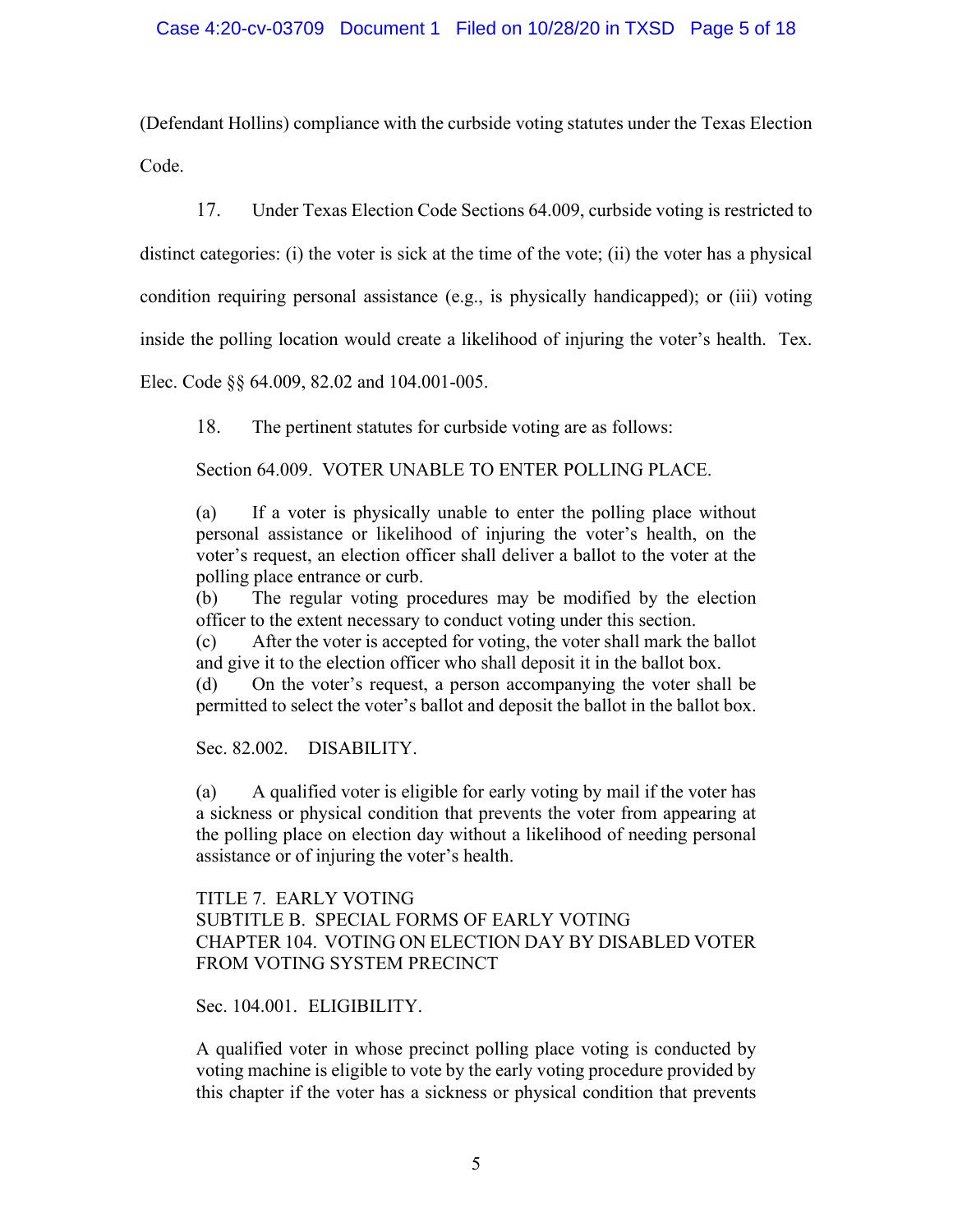the voter from voting in the regular manner without personal assistance or likelihood of injuring the voter's health.

Sec. 104.002. FORM AND CONTENTS OF APPLICATION.

An application for a ballot voted under this chapter must:

(1) be in the form of an affidavit; and

(2) include, in addition to the information required by the applicable provisions of Section 84.002, a statement that the applicant has not previously voted in the election.

Sec. 104.003. TIME AND PLACE FOR VOTING.

Voting under this chapter shall be conducted on election day, beginning at 7 a.m. and concluding at 7 p.m., at the main early voting polling place. However, if the early voting ballots voted by mail are processed at a location other than the main early voting polling place, the early voting clerk may require the voting to be conducted at that location.

Sec. 104.004. VOTING PROCEDURE.

(a) On submission of an application to the early voting clerk, the clerk shall review the application and verify the applicant's registration status in accordance with the procedure applicable to early voting by mail.

(b) The voting shall be conducted with the balloting materials for early voting by mail.

(c)The voter must mark and seal the ballot in the same manner as if voting by mail except that the certificate on the carrier envelope need not be completed.

(d) On sealing the carrier envelope, the voter must give it to the clerk, who shall note on the envelope that the ballot is voted under this chapter.

(e) If the voter is physically unable to enter the early voting polling place without personal assistance or a likelihood of injuring the voter's health, the clerk shall deliver the balloting materials to the voter at the polling place entrance or curb.

Sec. 104.005. PROCESSING RESULTS.

The results of voting under this chapter shall be processed in accordance with the procedures applicable to processing early voting ballots voted by mail.

19. Despite the fact that the Texas Election Code restricts curbside voting to

specific and narrowly defined categories of voters, Defendant – using the COVID-19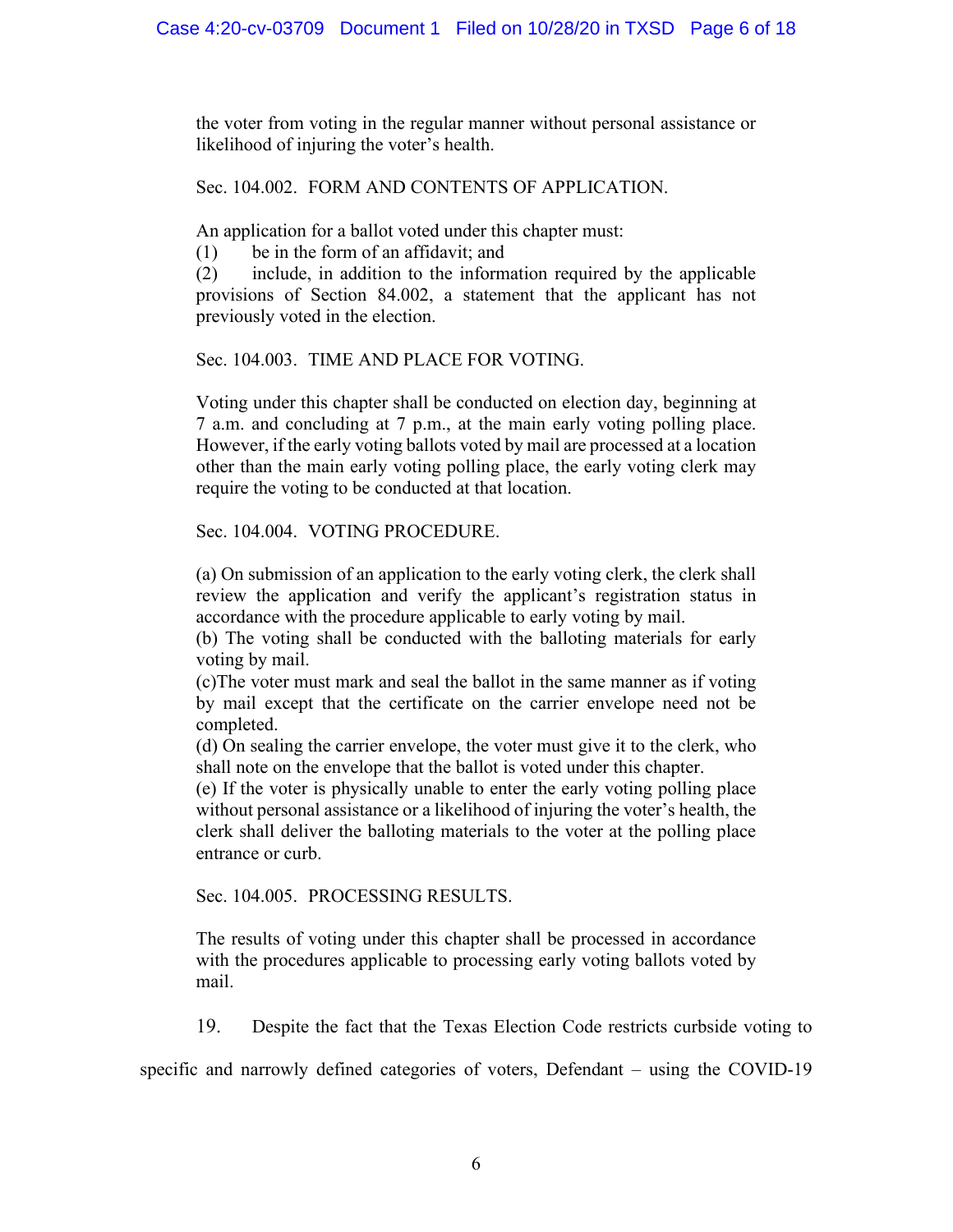pandemic as his pretext – is permitting any and all Harris County registered voters to vote curbside or drive-thru and vote in violation of the Texas Election Code, which is the applicable authority pursuant to U.S. Const. art. I,  $\S$  4, cl. 1.

# **B. Defendant Hollins Is Permitting Countywide Drive-Thru Voting in Direct Violation of the Texas Election Code**

20. Defendant Hollins has implemented a countywide "drive-thru" voting program for every registered voter in Harris County. A true and correct transcription of the pertinent excerpt from a press conference in which Defendant Hollins identifies the program is attached to this Complaint. (Exhibit "A" at 5-6) Beginning at the 4-minute mark, and continuing on to 4:33, Defendant Hollins says the following:

"Drive-thru voting is an option for all voters who would like to be able to vote from the safety and comfort of your vehicle. Drive-thru voting allows those who don't qualify to vote by mail to minimize your exposure to other voters and to election workers. While we hope to have short lines across the county, drive-thru voters waiting in line will be able to wait in the comfort of your vehicle where you can listen to the radio or converse with loved ones until you are pointed to your drive-thru voting booth. We hope that Harris County voters will consider utilizing drive-thru voting."

(Exhibit "A" at 5-6) Hollins' position is that anyone and everyone may vote curbside/drive-thru in Harris County should they wish to do so.

21. Because Defendant Hollins is allowing Harris County Registered voters to vote curbside (drive-thru) without regard to whether they are eligible to vote curbside, and because of the very clear threat of imminent harm which will result from ineligible curbside voting taking place in violation of the Texas Election Code and the United States Constitution, Plaintiffs bring this Complaint and Emergency Motion for Temporary Restraining Order and Preliminary Injunction and request for a Permanent Injunction to mandate compliance by the Defendant with his clear and non-discretionary ministerial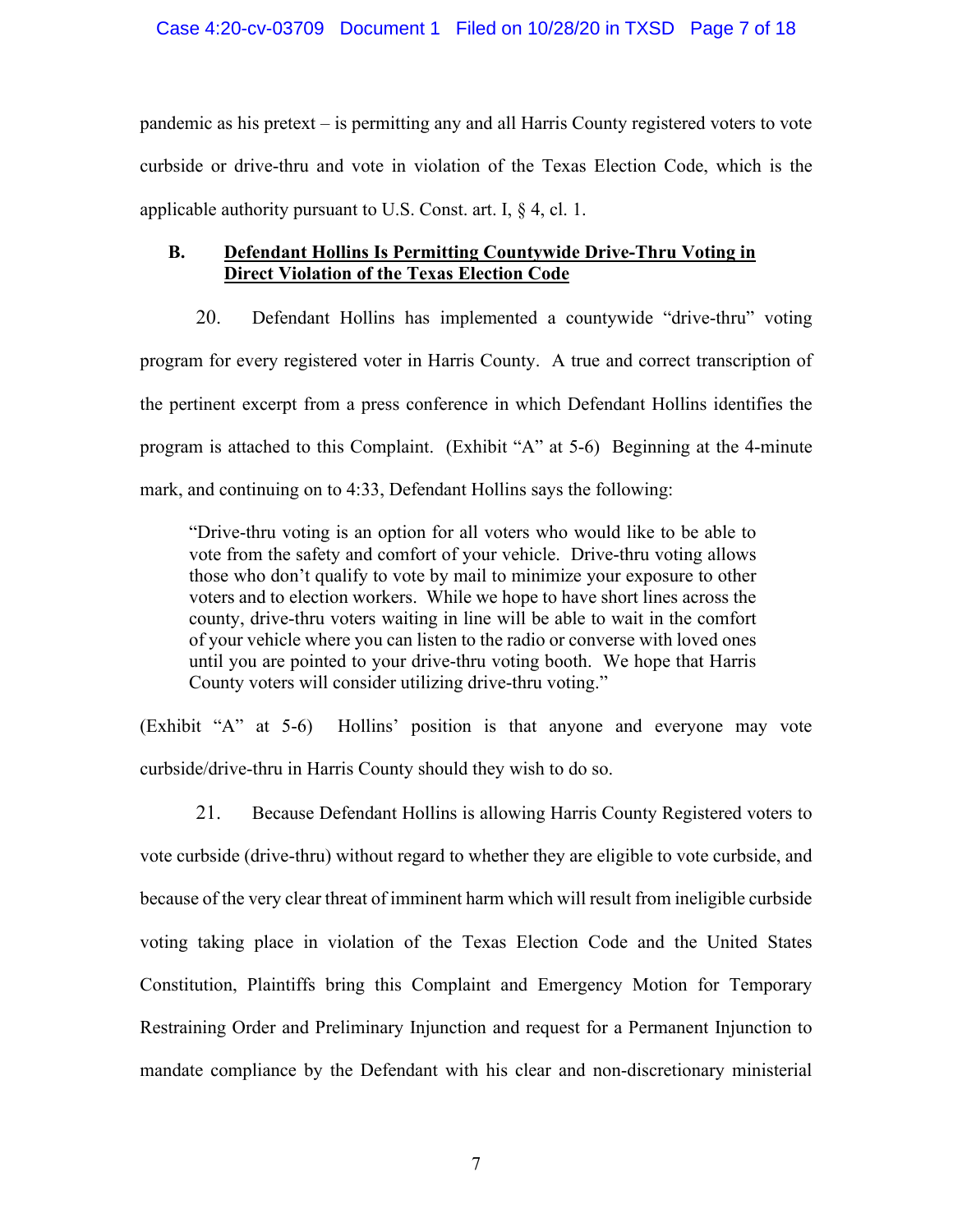#### Case 4:20-cv-03709 Document 1 Filed on 10/28/20 in TXSD Page 8 of 18

duties and to prevent further violations of the United States Constitution and the Texas Election Code.

## **C. Hollins Attempts to Redefine Polling Location**

22. Under Defendant Hollins's drive-thru voting scheme, a car is turned into a polling location. Specifically, to drive-thru vote, the voter never exits the vehicle. (Exhibit "B") Instead, the voters sit in their cars as the e-slate is hand delivered to the voters who then cast their votes within the confines of their vehicles. It should be noted that many times these votes are cast by numerous people in one car, eliminating the confidentiality surrounding one's vote. The garages, tents, canopies, and other "coverings" the car drives into are not the actual polling location – the polling place is the car. The e-slate is physically placed in the car; the vote is cast in the car; and the voter remains in the car. (Exhibit "B") The voter never physically exits the car. (Exhibit "B"). A car is not a polling place. If a car is a polling place, Harris County now has millions of voting locations around the county that change locations throughout the day. Attached, as Exhibit "B", are photos of voters utilizing drive-thru voting.

23. The Texas Election Code mandates that a registered voter cast a ballot in a "voting station" at a "polling place." *See* TEX. ELEC. CODE §§ 64.001, .009(a). Qualified individuals may request their ballot curbside in a vehicle on election day and throughout the early voting period. *Id*. § 64.009(a). This exception applies only to those physically unable to enter the polling place without assistance or for whom a likelihood of injury exists. *Id*.; see also *In re State*, 602 S.W.3d 549, 550 (Tex. 2020) (a voter's general fear or lack of immunity from COVID-19 is not a "disability" as defined by the Election Code). Otherwise, voting is to take place in a "polling place." TEX. ELEC. CODE § 64.009(a). A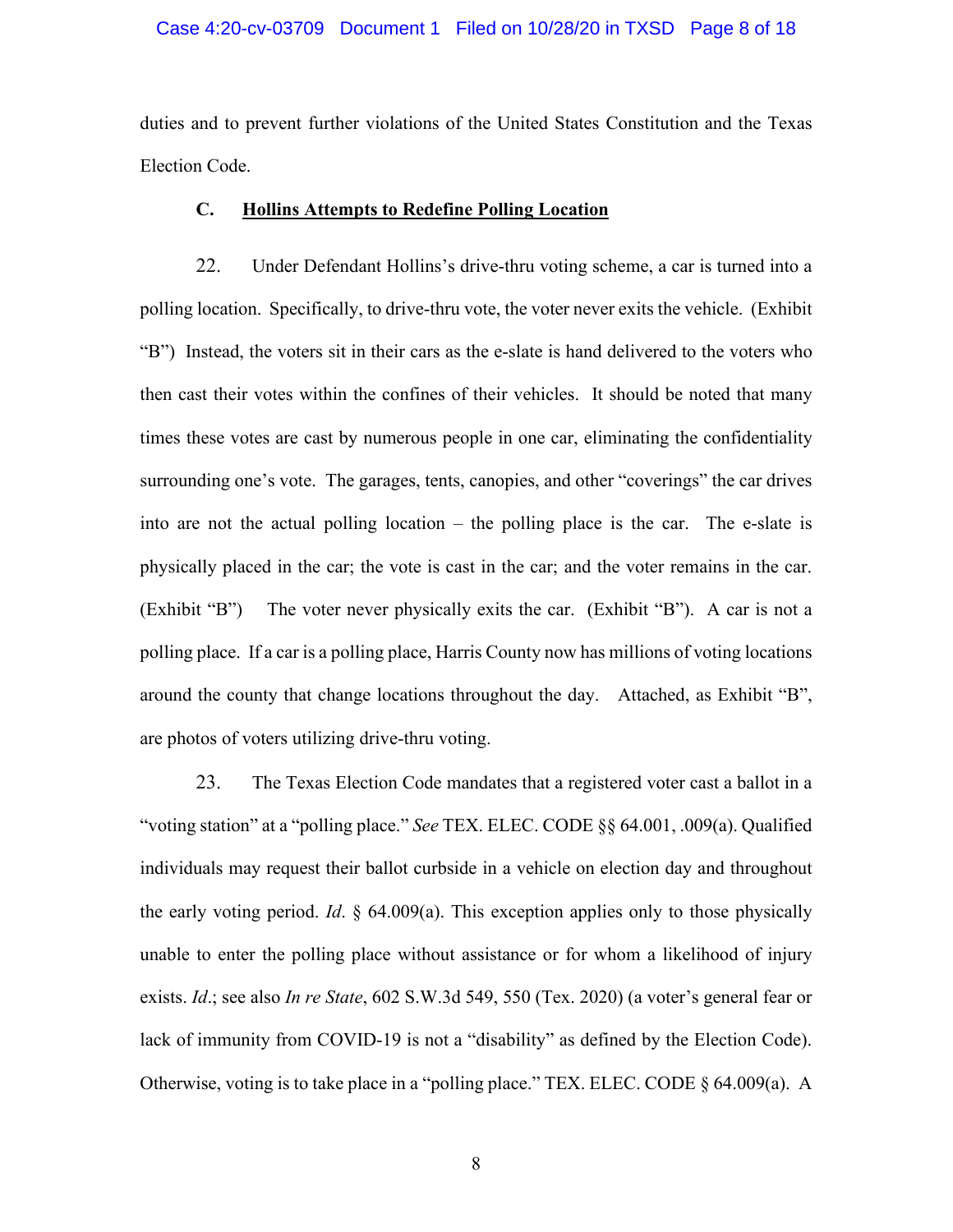person's vehicle cannot qualify as a "polling place," as it is not a structure as commonly understood. Nor can one's vehicle be considered a "voting station," which is a specific location designated for voters to cast a ballot. Hollins's actions could only be justifiable under the applicable law if one arrives at the absurd conclusion that every voter's vehicle is a "polling place" or "voting station."

### **D. Texas Attorney General Recently Addressed Drive-Thru Voting**

24. On October 16, 2020, Attorney General Ken Paxton addressed the issue of "drive-thru" voting. (Exhibit "C") In the letter, General Paxton states, among other things, that the Texas Election Code "makes no provision for 'drive-thru' voting centers at which any voter may cast a ballot from his or her vehicle." (Exhibit "C")

### **E. Over 100,000 Illegal Drive-Thru Votes Have Been Cast**

25. Harris County accounts for nearly 15 percent of all registered voters in Texas. To date, over 100,000 "drive-thru" votes have been cast. (Exhibit "B" and "D")

# **COUNT I (Under 42 U.S.C. § 1983 for Violation of U.S. Const. Art. I, Sec. IV, cl. 1)**

26. Plaintiffs incorporate herein all of the foregoing allegations.

## **Defendant Hollins is Violating the United States Constitution**

27. Defendant Hollins's drive-thru voting scheme violates Article I, section IV, clause 1 of the United States Constitution in that Hollins redefines the manner of conducting elections in Harris County contrary to the Texas Election Code. Additionally, Hollins violates the Fourteenth Amendment's Equal Protection Clause by adopting a manner of voting in Harris County that has not been adopted by other Texas' counties.

## **The Election Clause Requires this Court to Uphold the Manner of Voting Defined by the Legislature in the Texas Election Code**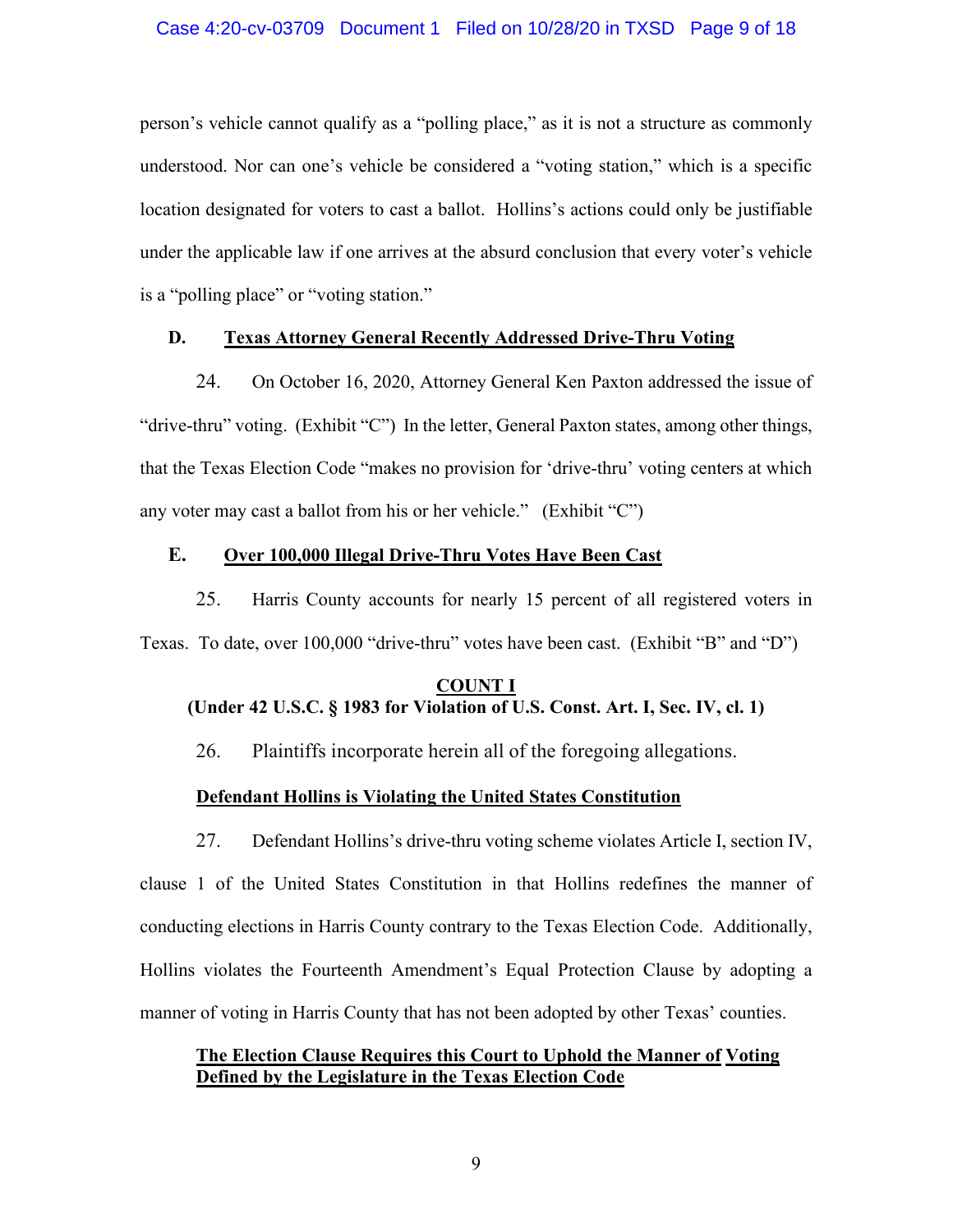#### Case 4:20-cv-03709 Document 1 Filed on 10/28/20 in TXSD Page 10 of 18

28. Art. I, section 4, cl. 1 of the United States Constitution (the Elections Clause) directs that "[t]he Times, Places, and Manner of holding Elections for Senators and Representatives, shall be prescribed in each State by the Legislature thereof," subject to the directives of Congress. U.S. Const. art. I, § 4, cl. 1.

29. Because federal offices "arise from the Constitution itself," any "state authority to regulate election to those offices . . . had to be delegated to, rather than reserved by, the States." *Cook v. Gralike*, 531 U.S. 510, 522 (2001). The Constitution effected such delegations to State Legislatures through the Electors and Elections Clauses. See U.S. Const. art. II, § 1, cl. 2; id. art. I, § 4, cl. 1. The Elections Clause vests State Legislatures, subject to Congress' enactments, with authority "to provide a complete code for congressional elections." *Smiley v. Holm*, 285 U.S. 355, 366 (1932); see also *Ariz. State Legislature v. Ariz. Indep. Redistricting Comm'n*, 576 U.S. 787, 826 (2015) (Roberts, C.J., dissenting) (noting that the Elections Clause "imposes a duty on States and assigns that duty to a particular state actor"). This "broad power to prescribe the procedural mechanisms for holding congressional elections," *Cook v. Granlike*, 531 U.S. 510, 523 (2001) (internal quotation marks omitted), includes authority to enact "the numerous requirements as to the procedure and safeguards which experience shows are necessary in order to enforce the fundamental right involved," *Smiley*, 285 U.S. at 366; *Cook*, 531 U.S. at 523–24; see also *Storer v. Brown*, 415 U.S. 724, 730 (1974) (stating that state legislatures may enact election laws in order to ensure that elections are "fair and honest" and that "some sort of order, rather than chaos, is to accompany the democratic process"). This sweeping grant of authority means that "the text of [state] election law itself, and not just its interpretation by the courts of the States, takes on independent significance," *Bush v.*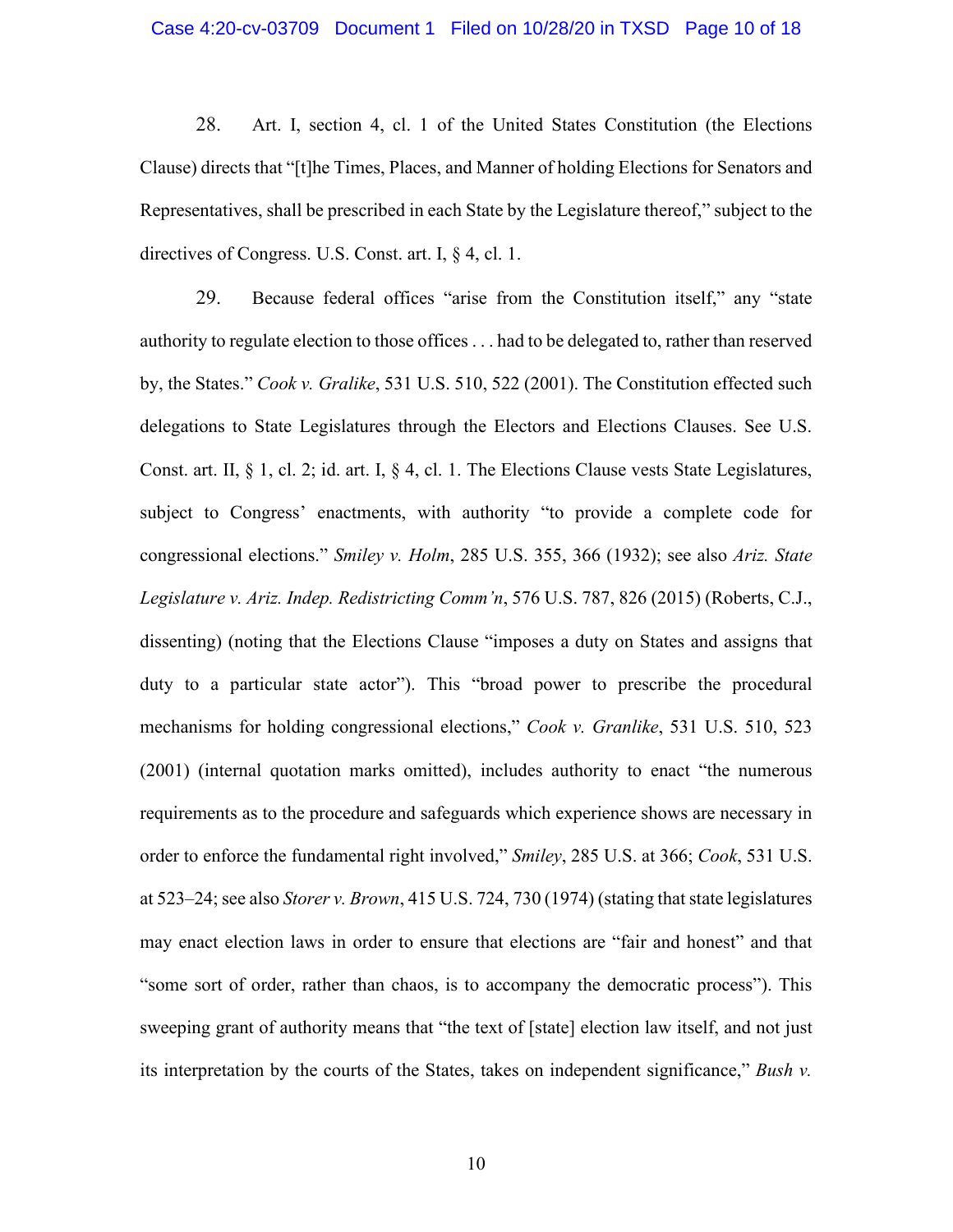*Gore*, 531 U.S. 98, 112–13 (2000) (Rehnquist, C.J., concurring), and the federal Constitution "operate[s] as a limitation upon the State in respect of any attempt to circumscribe the [delegated] legislative power," *Palm Beach Cnty*., 531 U.S. at 76; *McPherson*, 146 U.S. at 25. The United States Supreme Court has made it clear that "[a] significant departure from the legislative scheme for electing U.S. Representatives including when such departure is carried out by the state judiciary—thus presents a federal constitutional question." *Bush*, 531 U.S. at 113 (Rehnquist, C.J., concurring); see also *Palm Beach Cnty*., 531 U.S. at 76; *McPherson*, 146 U.S. at 25.

30. Here, the Texas Legislature has created a detailed statutory scheme related to curb-side voting to govern the conduct of federal elections. Defendant Hollins has significantly departed from the legislative scheme regarding curb-side voting. By allowing Hollins to significantly alter the manner of voting that has not been prescribed by the Legislature, Hollins' drive-thru voting scheme violates the United States Constitution art. I, §4, cl. 1. Plaintiffs request this Court to stop Hollins from essentially rewriting an integral part of the Texas Election Code's comprehensive scheme for regulating the manner for conducting federal elections.

## **Hollins's Actions are Violative of the Equal Protection Clause of the Fourteenth Amendment to the United States Constitution**

31. The Fourteenth Amendment to the United States Constitution provides that "No State shall...deny to any person…, the equal protection of the laws." U.S. CONST. amend. XIV,  $\S$  1. Harris County is the only Texas County that has adopted drive-thru voting. By using different criteria for voting and allowing a new form of voting to occur in only in Harris County, Hollins is violating the Equal Protection Clause. *Bush v. Gore*, 31 U.S. 98 (2000). Hollins violates the equal protection clause in that Harris County,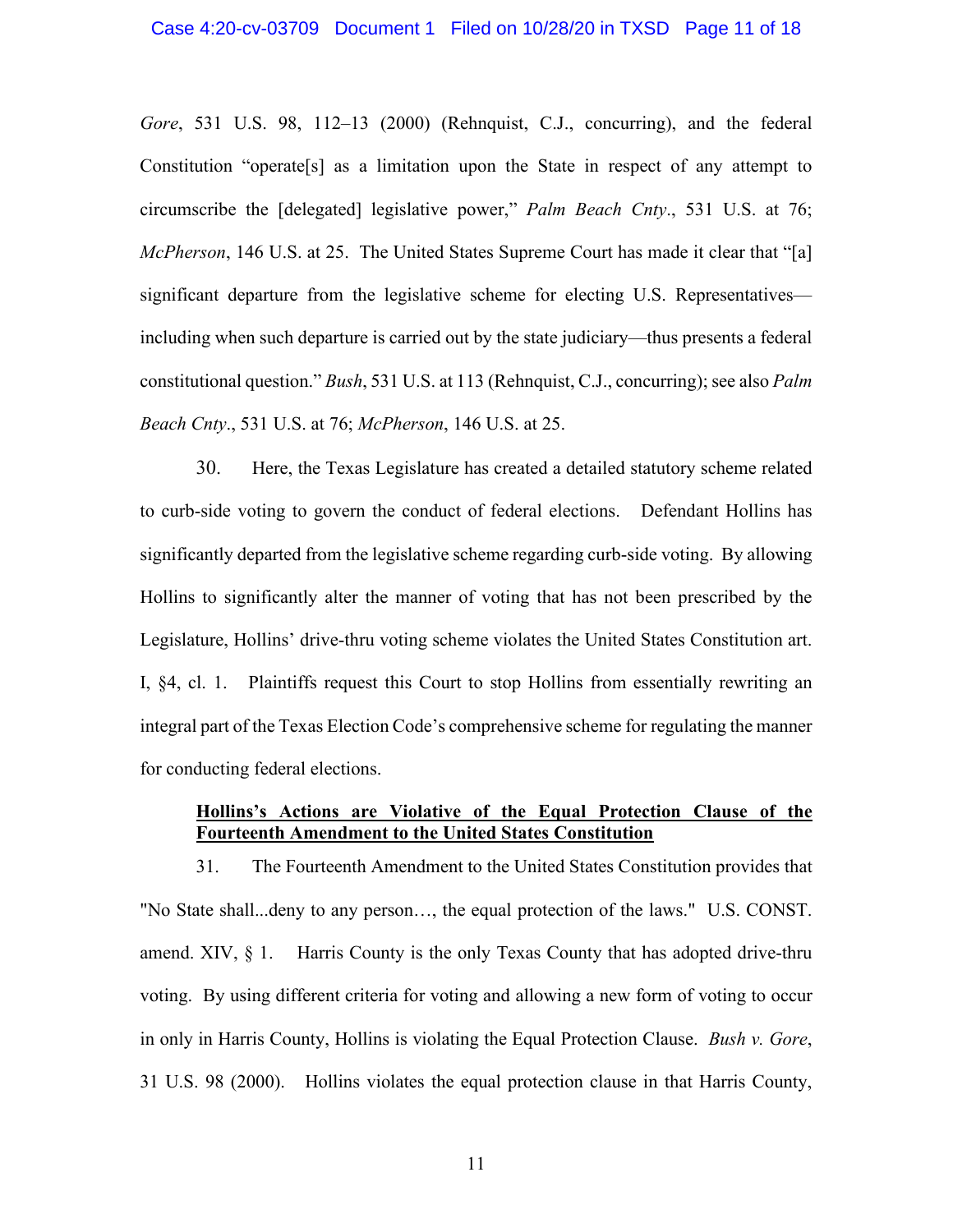#### Case 4:20-cv-03709 Document 1 Filed on 10/28/20 in TXSD Page 12 of 18

unlike other counties, surrenders the safeguards associated with curb-side voting while other counties maintain the integrity of the ballot box by complying with the strict requirements imposed by the Texas Legislature in §§ 64.009, 82.02, and 104.001-104.005 of the Texas Election Code.

32. The Supreme Court's per curiam majority opinion in *Bush v. Gore* eviscerated the distinction between nuts-and-bolts questions and big picture questions by holding that Florida law, at least as construed by the Florida Supreme Court, violated the Equal Protection Clause of the Fourteenth Amendment. 531 U.S. 98 (2000). The Court held that a state violates equal protection when it fails to have uniform standards for the recounting of votes during a statewide election contest. *Id*. at 109. The opinion makes it clear that disparity regarding the means of voting is a justiciable question. Here, Hollins has implemented a form of voting that is unique to Harris County and differs from the remaining 253 counties in the state of Texas.

## **Defendant Hollins Has a Ministerial Duty to Review Each Sworn Application in Order to Verify that the Applicant Has Supplied All of the Required Information to Permit Curbside Voting.**

33. Because Section 64.009 of the Texas Election Code permits curbside voting under limited circumstances during Early Voting, Defendant Hollins' duties as the Early Voting Clerk include the enforcement of curbside voting during Early Voting. In order to enable an eligible voter to legally vote curbside, the registered voter must submit a sworn application for ballot similar to the application for a ballot by mail described in Section 84.001 (Eligible voter must make an application for an early voting ballot to be voted by mail).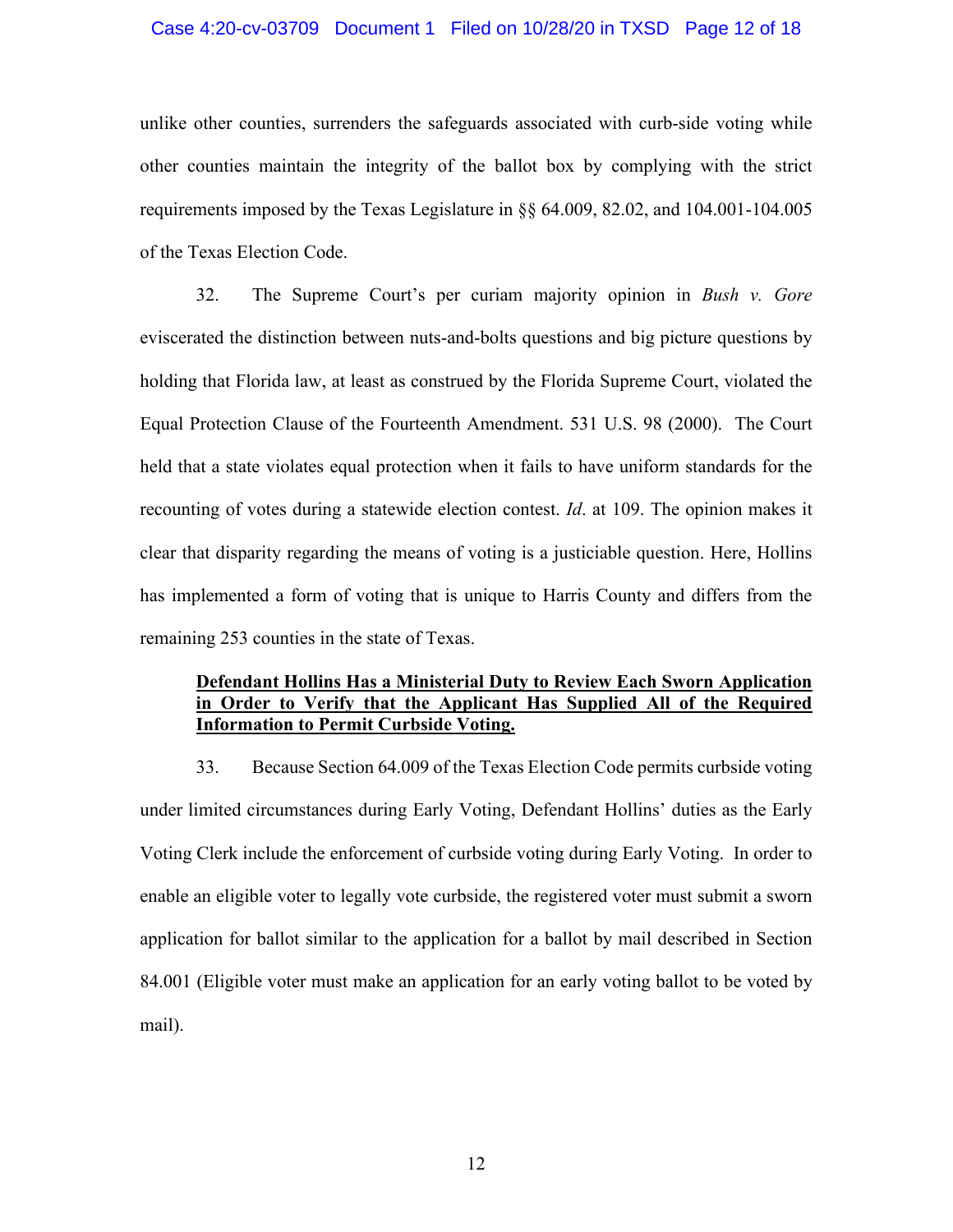#### Case 4:20-cv-03709 Document 1 Filed on 10/28/20 in TXSD Page 13 of 18

34. The duty to review each application is not discretionary; it is mandatory. *In re Robinson*, 175 S.W.3d 824, 830 (Tex. App. 2005) ("The use of the word shall in a statute is generally construed as creating a nondiscretionary duty."). This duty includes the specific obligation to ensure that each sworn application satisfies the criteria set forth in the Texas Election Code to permit a specific voter to vote curbside during both Early Voting and Election Day voting.

# **Defendant Hollins Has a Ministerial Duty to Reject an Application for Curbside Voting That does not Contain the Required Information to Permit Curbside Voting.**

35. Under Texas Election Code Sections 64.009, 82.02, and 104.001, curbside voting is restricted to three distinct categories: (i) a voter is presently sick at the time of the vote; (ii) a voter has a physical condition requiring personal assistance (e.g., is physically handicapped); or (iii) voting inside the polling location would create a likelihood of injuring the voter's health. Defendant Hollins, however, has announced his policy to permit *any registered Harris County voter* to cast their ballot via drive-thru voting. This illegal policy, which is grounded on the dubious notion that a lack of immunity from COVID-19 justifies a wholesale repudiation of the Texas Election Code, *has already been expressly rejected by the Texas Supreme Court*. *In re State of Texas*, 602 S.W.3d 549 (Tex. 2020). Rejecting Defendant Hollins' argument in that case that a voter's lack of immunity from the disease and concern about contracting it a polling place justifies a voter's choice to case a ballot by mail, the Supreme Court made clear that a generalized fear of contracting a virus would not, standing alone, be sufficient to trigger a statutory right to vote by mail.

36. The Court's reasoning in *In re State of Texas*, 602 S.W.3d 549 (Tex. 2020), applies Defendant's allowing curbside voting for anyone who wants to vote curbside. The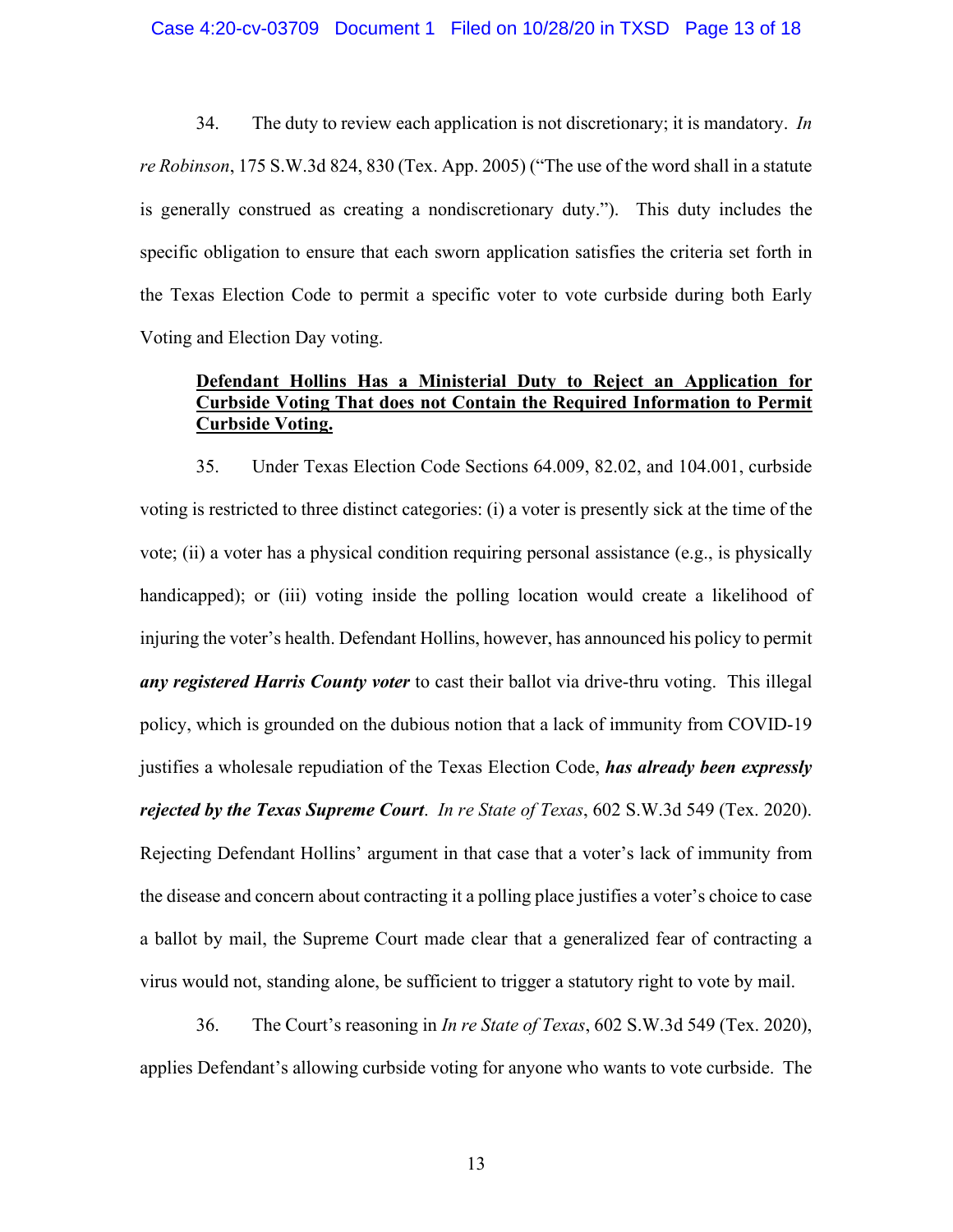"disability" language contained in Section 82.002(a) regarding ballots by mail tracks the same language as is contained in Sections 64, 82, and 104 regarding curbside voting. Under Texas Election Code Sections 64.009, 82.02, and 104.001, curbside voting is restricted to three distinct categories: (i) a voter is presently sick at the time of the vote; (ii) a voter has a physical condition requiring personal assistance (e.g., is physically handicapped); or (iii) voting inside the polling location would create a likelihood of injuring the voter's health. It is abundantly clear that Defendant Hollins may not, consistent with his ministerial duties to comply with the Texas Election Code, permit registered Harris County voters to engage in drive-thru voting who do not satisfy one or more of the statutorily prescribed exceptions to voting inside the polling place.

37. The obligation to reject insufficient applications to vote curbside is not discretionary; it is mandatory. *See In re Robinson*, 175 S.W.3d at 830. The duty to challenge ineligible curbside voting is not discretionary; it is mandatory. *Id*. By failing to reject insufficient applications to vote curbside, Defendant Hollins is clearly violating the Texas Elections Code, and as such, Defendant is also violating Art. I, §4, cl. 1 of the United States Constitution (the Elections Clause).

# **Defendant Hollins is Permitting Curbside Voting to Voters Not Entitled to Vote Curbside in Breach of His Ministerial Duties under the Texas Election Code.**

38. Hollins is allowing curbside/drive-thru voting for all 2.37 million registered voters in Harris County. This is a clear and direct violation of his duties to enforce the Texas Election Code and the United States Constitution. Defendant Hollins has a nondiscretionary, ministerial duty to limit curbside voting solely to those registered voters who submit facially valid sworn applications to vote curbside. All other requests to vote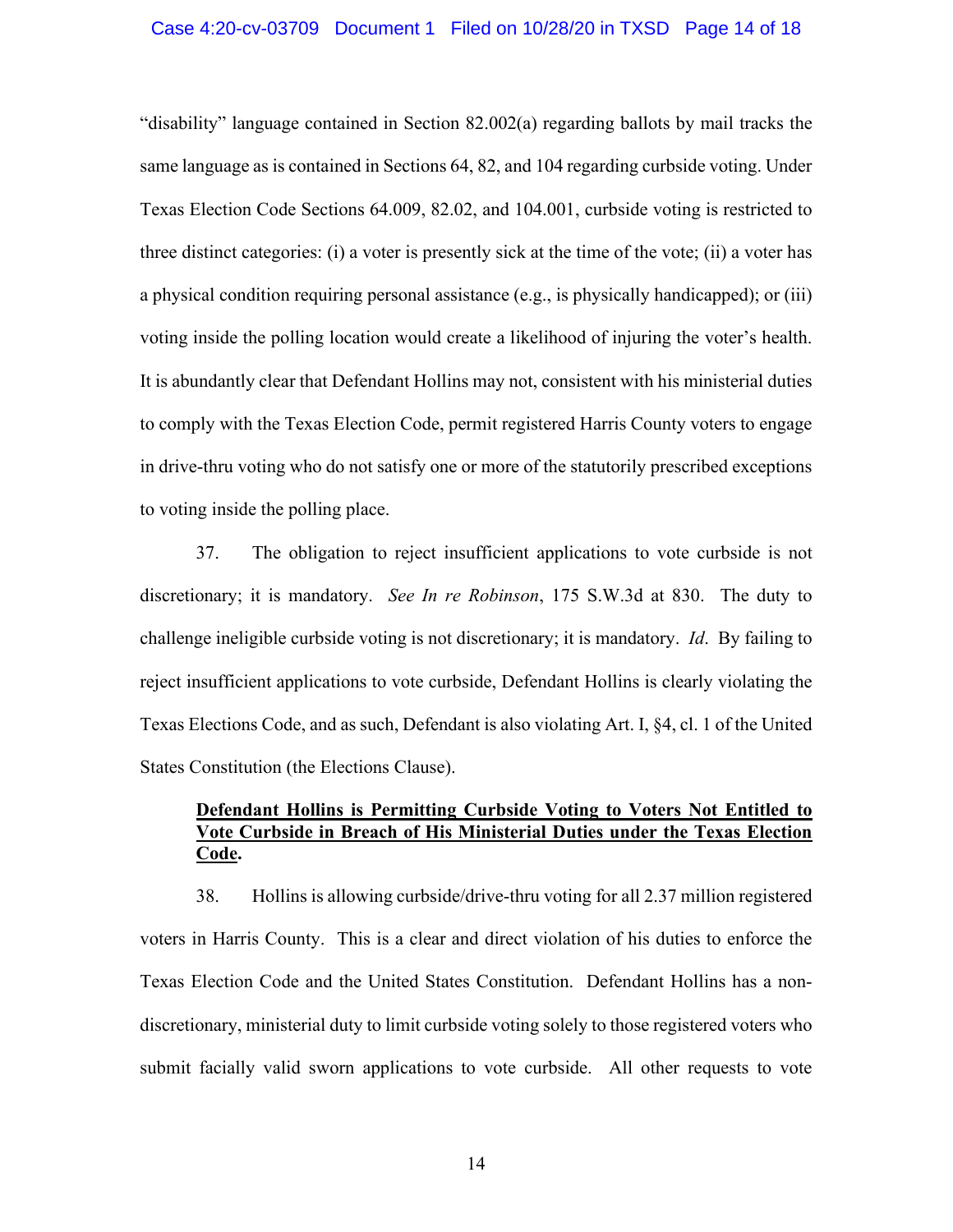curbside must be denied. "Failure to perform his duty subjects [Defendant Hollins] to mandamus." *Bejarano v. Hunter*, 899 S.W.2d 346, 350 (Tex. App. 1995). Absent an order compelling Defendant Hollins to comply with his ministerial duties under the Texas Election Code, ineligible applicants and/or facially invalid sworn applications will be approved.

#### **The Texas Legislature has Rejected "Drive-Thru" Voting**

39. Legislators have previously attempted to amend the Texas Election Code to allow a form of Defendant Hollins's "drive-thru" voting scheme. During the 2019 legislative session, legislation was proposed to allow polling places to accommodate parents with young children, HB 2898. (Exhibit "E") Because Texas law required curbside voting for people with disabilities, HB 2898 left it up to local election officials to decide whether to offer curbside voting for parents with young children. (Exhibit "E") The bill also created a study to be performed by the Texas Secretary of State's office that would evaluate the best practices for curbside voting for people with children and report it to the legislature by December 2020. (Exhibit "E") The Texas House approved the bill that supporters believed would increase voter turnout by allowing parents with children younger than five (5) years old to participate in curbside voting. The argument is similar to that made by Defendant Hollins as a justification for his drive-thru voting scheme. On May 8, 2019, the House gave the bill final approval in a 90-52 vote; however, the Texas Senate did not pass the bill.

40. Here, Hollins is asking this Court to implement a form of curbside/drivethru voting that is much broader than one previously rejected by the Legislature. Defendant Hollins's drive-thru voting scheme is unconstitutional under Art. I, §4, cl. 1 because it is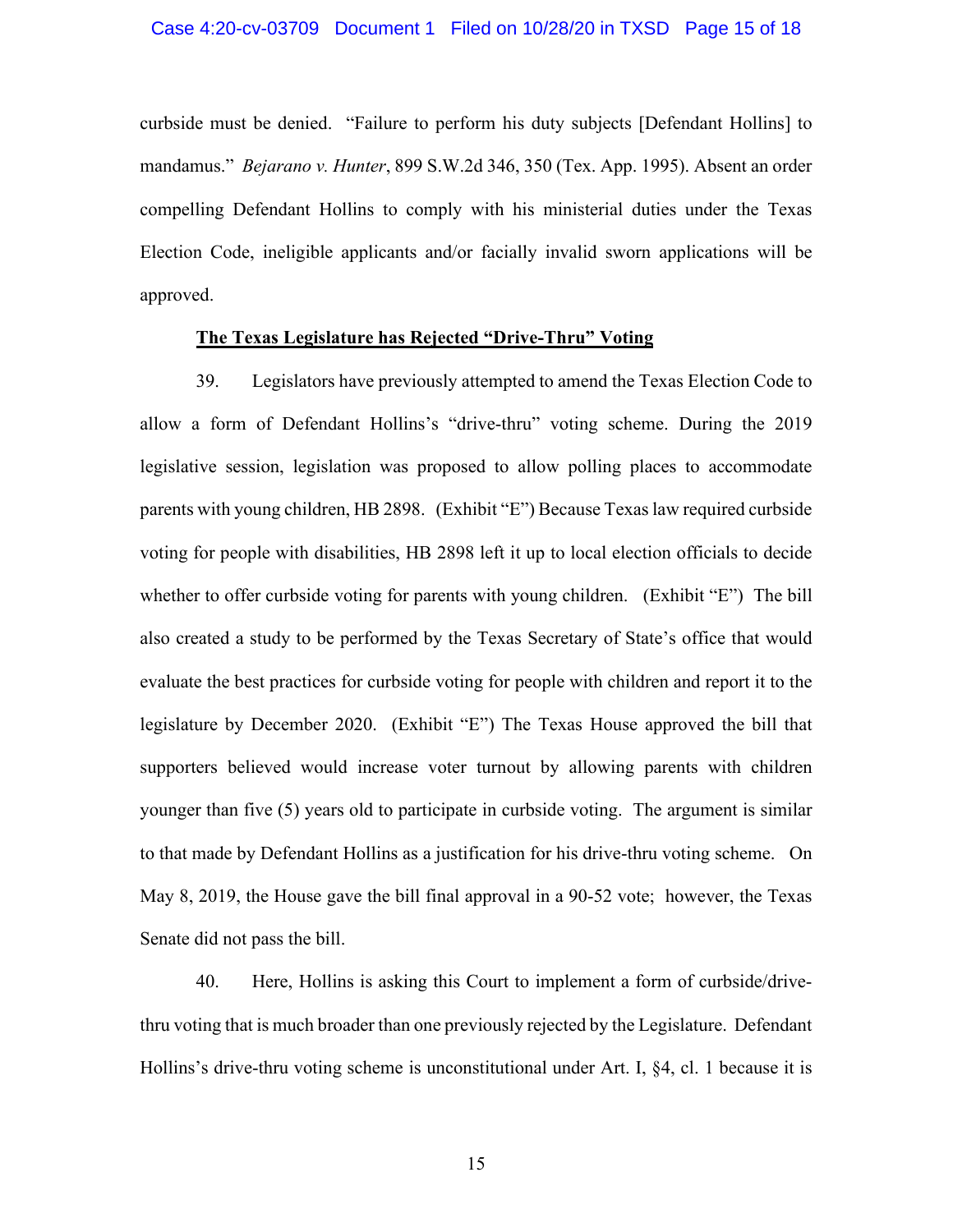#### Case 4:20-cv-03709 Document 1 Filed on 10/28/20 in TXSD Page 16 of 18

violative of the very authority delegated by the U.S. Constitution for "[t]he Times, Places, and Manner of holding Elections for Senators and Representatives" - namely "each State by the Legislature thereof." U.S. Const., Art. I, §4, cl. 1.

#### **Drive-Thru Voting Locations Placed in Democratic Strongholds**

41. Nine of the ten "drive-thru" voting locations in Harris County are placed in areas that vote heavily Democratic. (Exhibit "B") State Sen. Paul Bettencourt (R-Houston) recently noted nine of the 10 drive-thru voting locations are in Democrat areas of the county, adding that "nothing in the Texas election code allows Mr. Hollins to do this setup." Erin Anderson, *Texas AG: Legal Action for Unlawful Drive-Thru Voting*, Texas Scorecard, October 20, 2020. In addition to violating the Texas Election Code and Art. I, §4, cl. 1 of the U.S. Constitution, such action also constitutes a violation of the Equal Protection Clause of the Fourteenth Amendment to the U.S. Constitution.

42. Plaintiffs seek relief under 42 U.S.C. § 1983.

43. Plaintiffs request under Rule 65 of the Federal Rules of Civil Procedure, and request this Court enter an Emergency Temporary Restraining Order or Preliminary Injunction enjoining Defendant from allowing drive-thru voting to continue and requiring Defendant to secure all memory cards from the ten (10) drive-thru voting locations and not enter or download the memory cards from the ten (10) drive-thru locations into the Tally machine until this Court issues an order on this Complaint and Plaintiffs request for a permanent injunction. Irreparable injury to Plaintiffs will result if such relief is not granted because if action is not taken to differentiate the votes that have been submitted in violation of federal and state law from the votes that have been cast legally, then such votes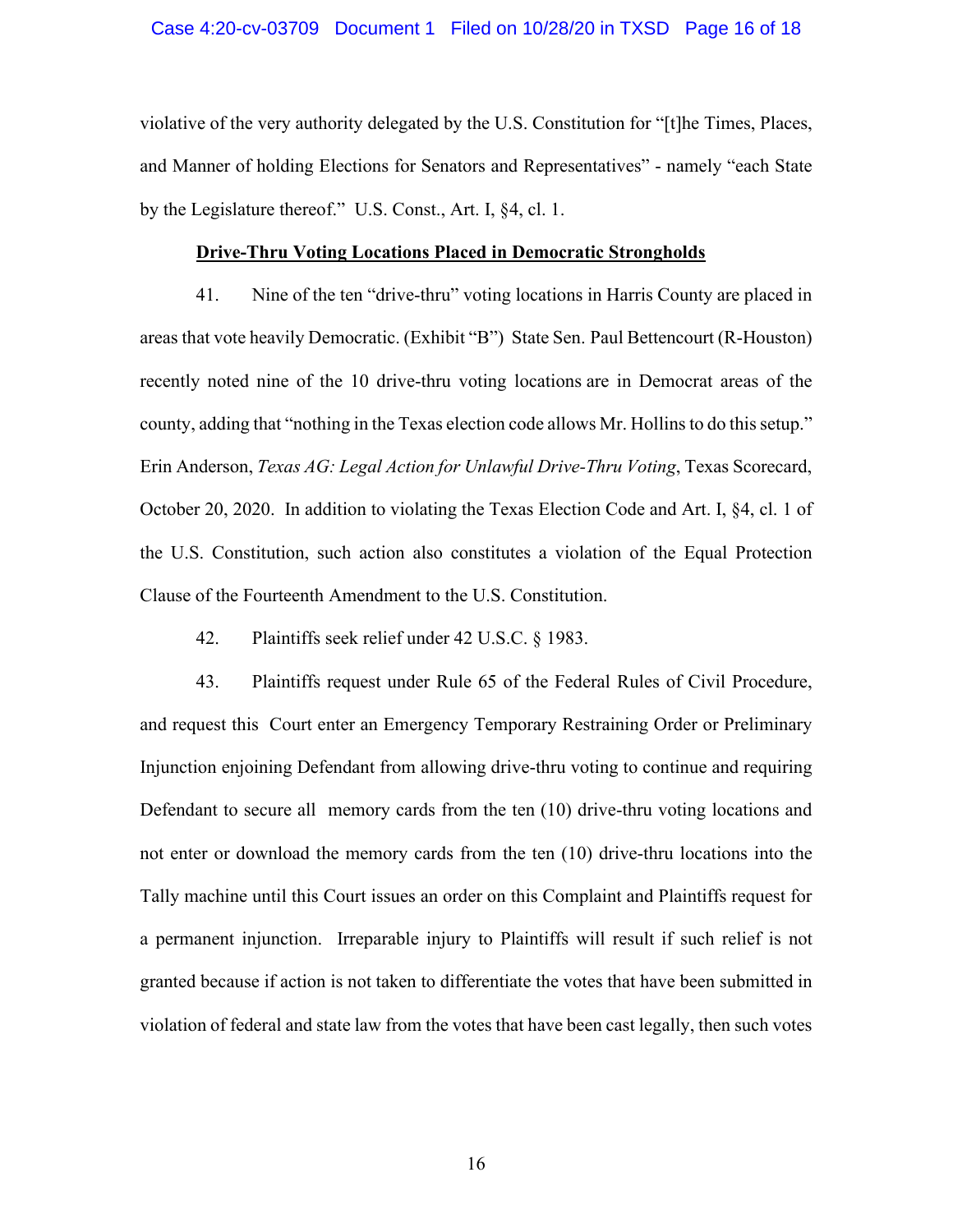### Case 4:20-cv-03709 Document 1 Filed on 10/28/20 in TXSD Page 17 of 18

will be commingled and tabulated alongside all other votes. Such a result will call into question the integrity and legality of a federal election.

44. Plaintiffs' request the Court to issue a permanent injunction directed to Defendant Hollins and to the Harris County Clerk's Office: 1) prohibiting the implementation of a universal drive-thru voting scheme unless such scheme is specifically adopted by the Texas Legislature; and 2) ordering Defendant to comply with his ministerial duties under the Texas Election Code.

45. Plaintiffs also seek an award of attorneys' fees under 42 U.S.C. § 1988.

## **PRAYER FOR RELIEF**

WHEREFORE, for the foregoing reasons, Plaintiffs request that the Court:

1) Grant a preliminary mandatory injunction to Defendant Hollins and the Harris County Clerk's Office requiring all memory cards from the ten (10) drive-thru voting locations be secured and not entered or downloaded into the Tally machine until this Court issues an order on this Complaint.

2) Reject any votes it finds were cast in violation of the Texas Election Code.

3) Order Defendant Hollins and the Harris County Clerk's Office to review all curbside voting applications submitted by a person requesting to vote curbside during either Early Voting or Election Day Voting in Harris County for facial compliance with Texas Election Code sections 64.009, 82.002, and 1104.001-104.005, as required by the Texas Election Code Sections 83.002 and 014.001;4.

4) Reject all curbside voting applications submitted by any person requesting to vote curbside during either Early Voting or Election Day Voting in Harris County which